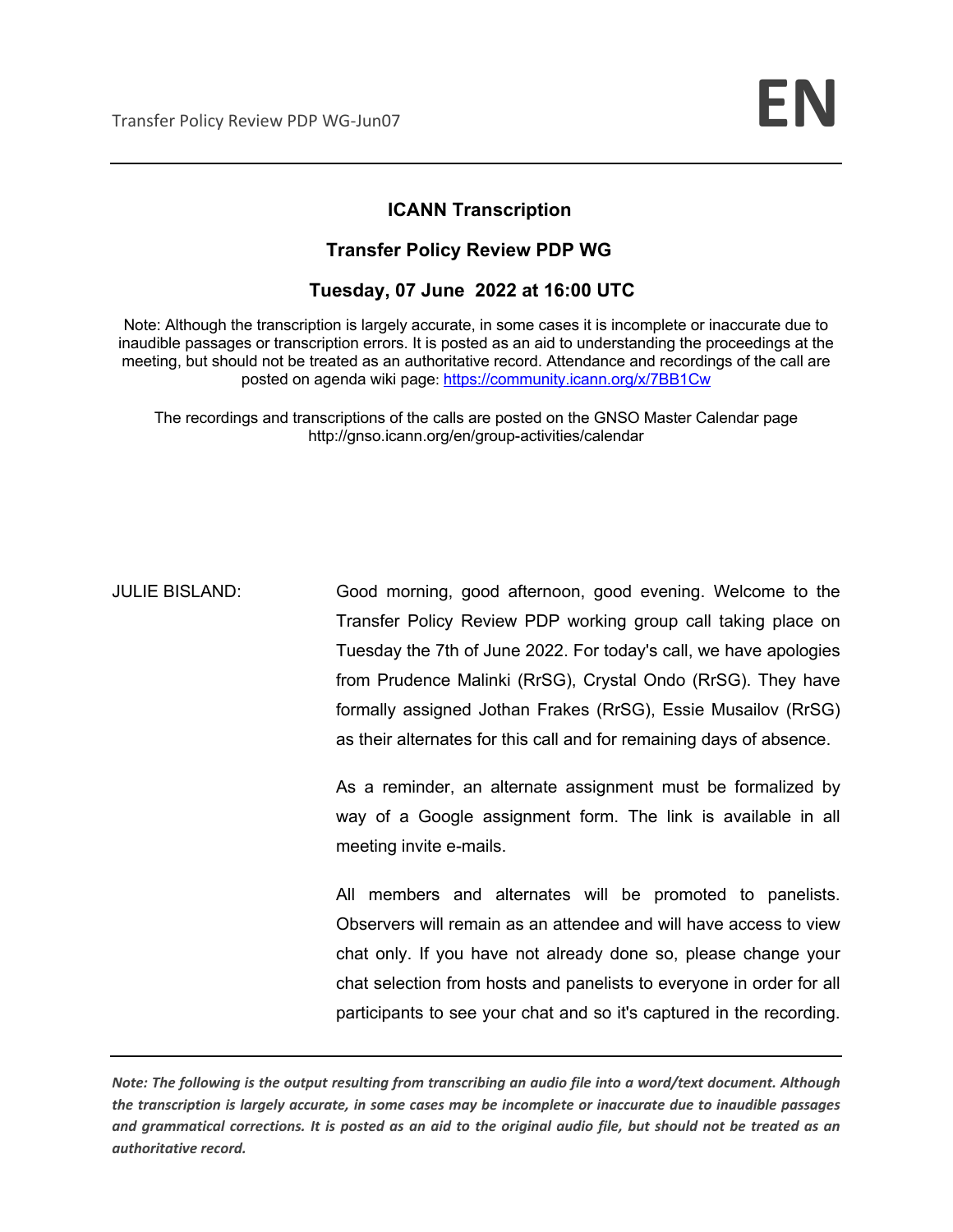Alternates not replacing a member should not engage in the chat or use any of the other Zoom Room functionalities.

Statements of Interest must be kept up to date. Does anyone have any updates to share? If so, please raise your hand or speak up now. Seeing no hands, if you need assistance updating your statements of interest, please email the GNSO secretariat.

Please remember to state your name before speaking for the transcription. Recordings will be posted on the public wiki space shortly after the end of the call.

And as a reminder, those who take part in the ICANN multistakeholder process are to comply with the expected standards of behavior. Thank you, and over to our chair, Roger Carney. Please begin, Roger.

ROGER CARNEY: Thanks, Julie. Well, welcome back everyone, after a week off, and before some of us head to ICANN 74. Just a few things before we jump into staff walking us through the public comment form for our initial report. Just a few items that have popped up over the last week or so.

> I think a couple of weeks ago now we had talked about one of the denial reasons. I don't remember specifically the number but it was the evidence of fraud or I think registration agreement, and then we were trying to tweak that so it wasn't just a generic registration agreement.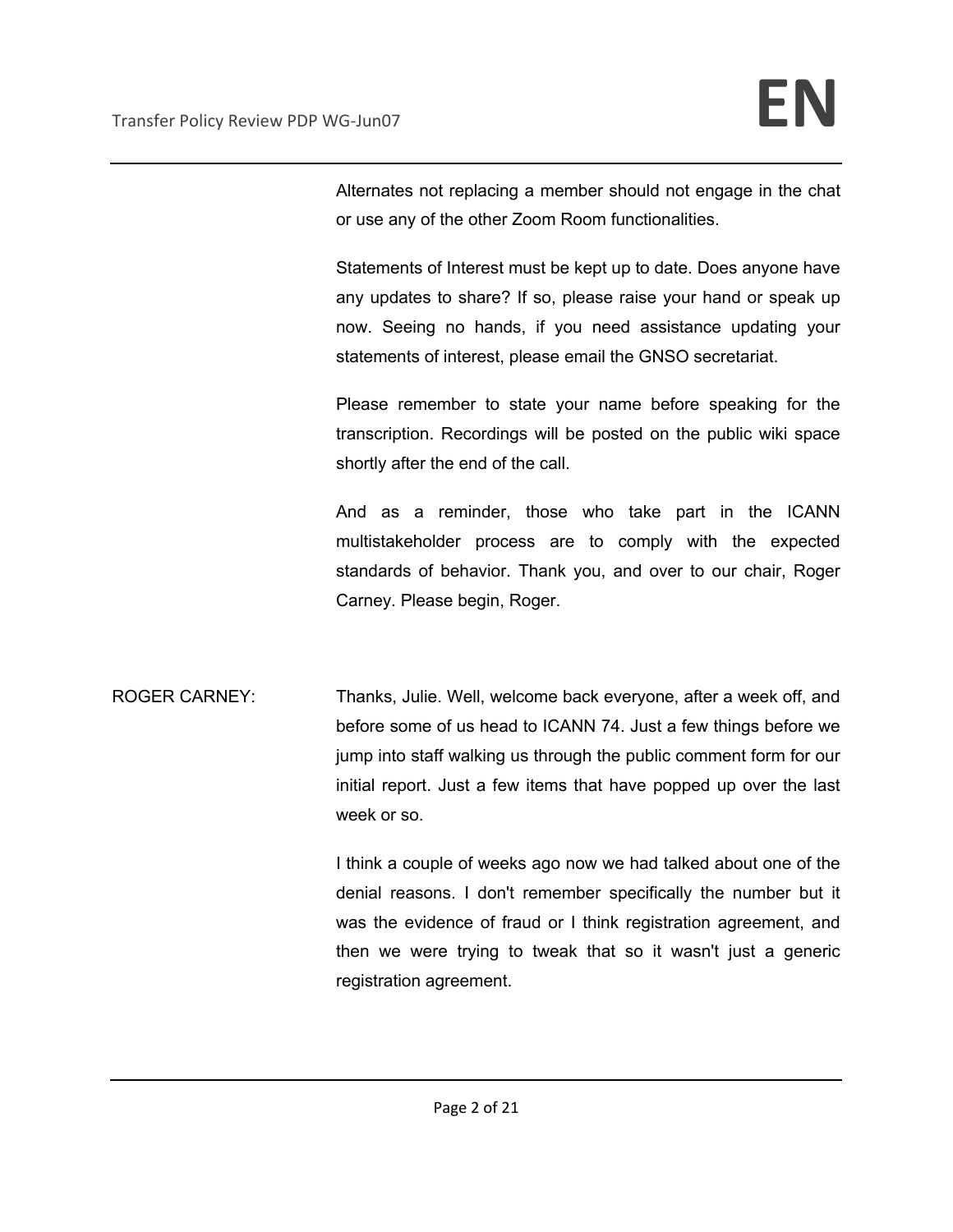And someone I think Sarah may have suggested material added to that. And then I think Holida a couple of weeks ago or three weeks ago suggested a couple of other possible changes. And it sounded like on the call, maybe not any disagreement to those. So I wanted to put that front and forward for everyone. And it seems like that was some good wording.

Evidence of fraud, or yes, and I think we changed it to violation of registrar's domain use or anti abuse policies. And I think that was Holida's suggestion from a couple of weeks ago. And there wasn't any vocal—anything against or for it even last time. But now that we've had a few weeks to talk, I know there was a few chats that thought that that kind of works out. But I wanted to throw it kind of open now to see if there's any issues with that. And if not, we can go with public comment with this. Again, the violation of registrar domain use or anti abuse policies. Okay, looks like Sarah, Keiron, Owen, and it looks like some good support for it. Emily, please go ahead.

EMILY BARABAS: Thanks, Roger. Hi, everyone. I just wanted to note also that you'll see some additional redlines on screen and in the document that I just shared the link to our summaries or recommendations. And that's just an update to the rationale to correspond to that text update to the revision. So I don't think there should be any surprises there. But folks should take a look at that and just make sure it's consistent with their understanding of the rationale. Thanks.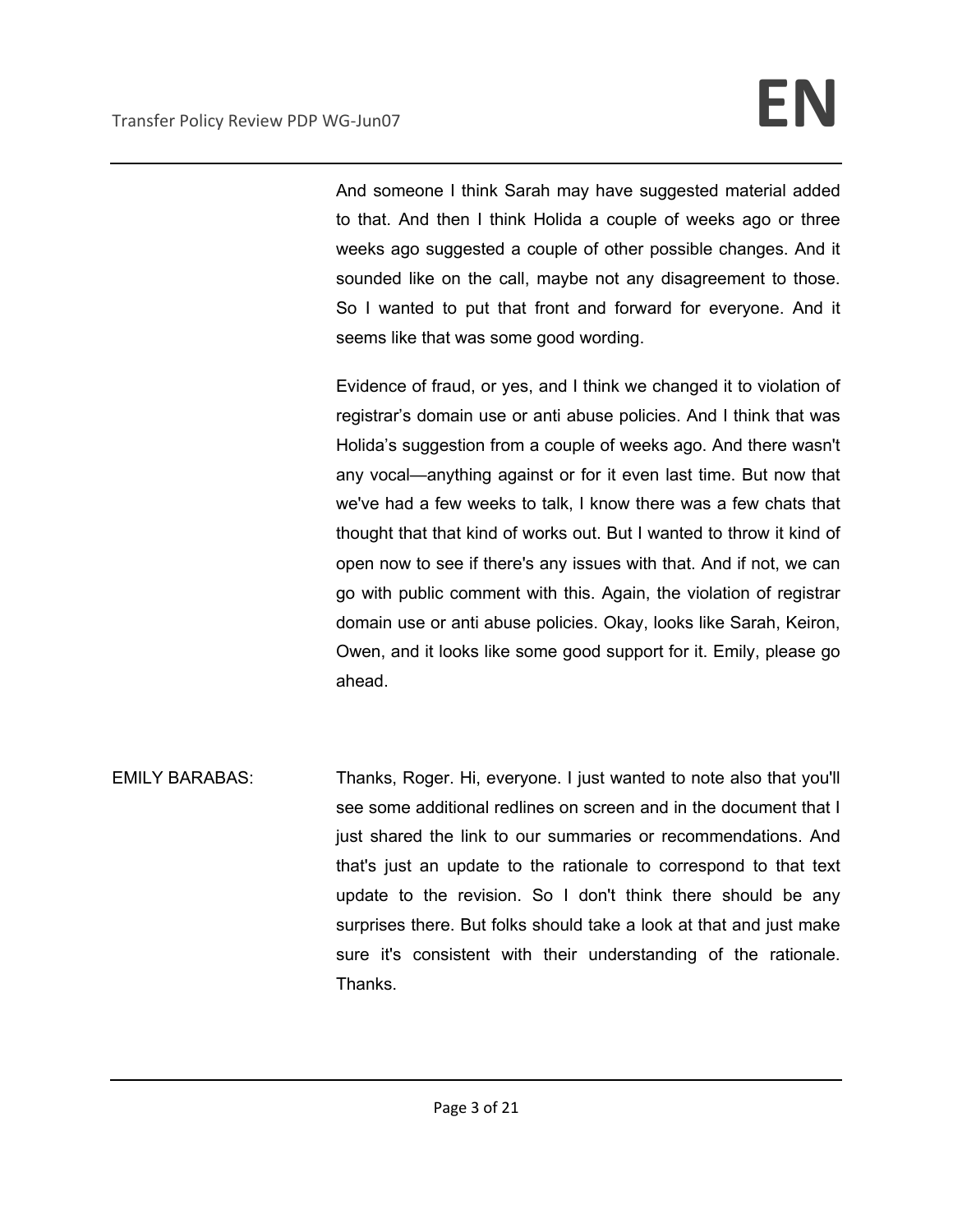## ROGER CARNEY: Great. Thanks, Emily. All right. Any other comments? Thanks, Eric, for support there. Okay, it looks good. I think we have some good language to move forward with then. Okay, let's go ahead.

The next thing I wanted to talk about real quick was Farzani sent an email. I think it was a couple of weeks ago, maybe just a week ago, it seems like a while ago. And I didn't see her on. She didn't join yet. It was to do with a topic I think we had talked about briefly before, and that was on the concept of some registrars who are charging a transfer fee, and how to get that to work correctly.

We talked about this a while back, and maybe more than a month or so ago. And I think we that we had decided not to jump into this because it was kind of out of scope of what we were trying to deal with. I think everybody recognize that yeah, some registrars do charge this, and again, obviously, the transfer policy today and [inaudible] suggesting for what comes next, it is clear that you can't charge—or withhold the transfer because of something like this. And it's not—registrars can charge what they want, but they can't withhold the transfer because of this. So Thanks, Keiron. And I think that's what we came to, that we thought this was added scope from our charter, but I wanted to bring it up and see if anybody had any thoughts or concerns about this. Again, I think from our group, the way I see it is it is out of scope. And again, I think we're handling—and today's policy, and what we're suggesting handles this correctly. So, again, not that they can't do it, it's just they can't stop the transfer. Theo, thanks. Jothan, thanks. Okay. Great, thanks.

Alright, so I think that's good and we can let Farzaneh know that obviously, this wasn't the first time we talked about it, but again, I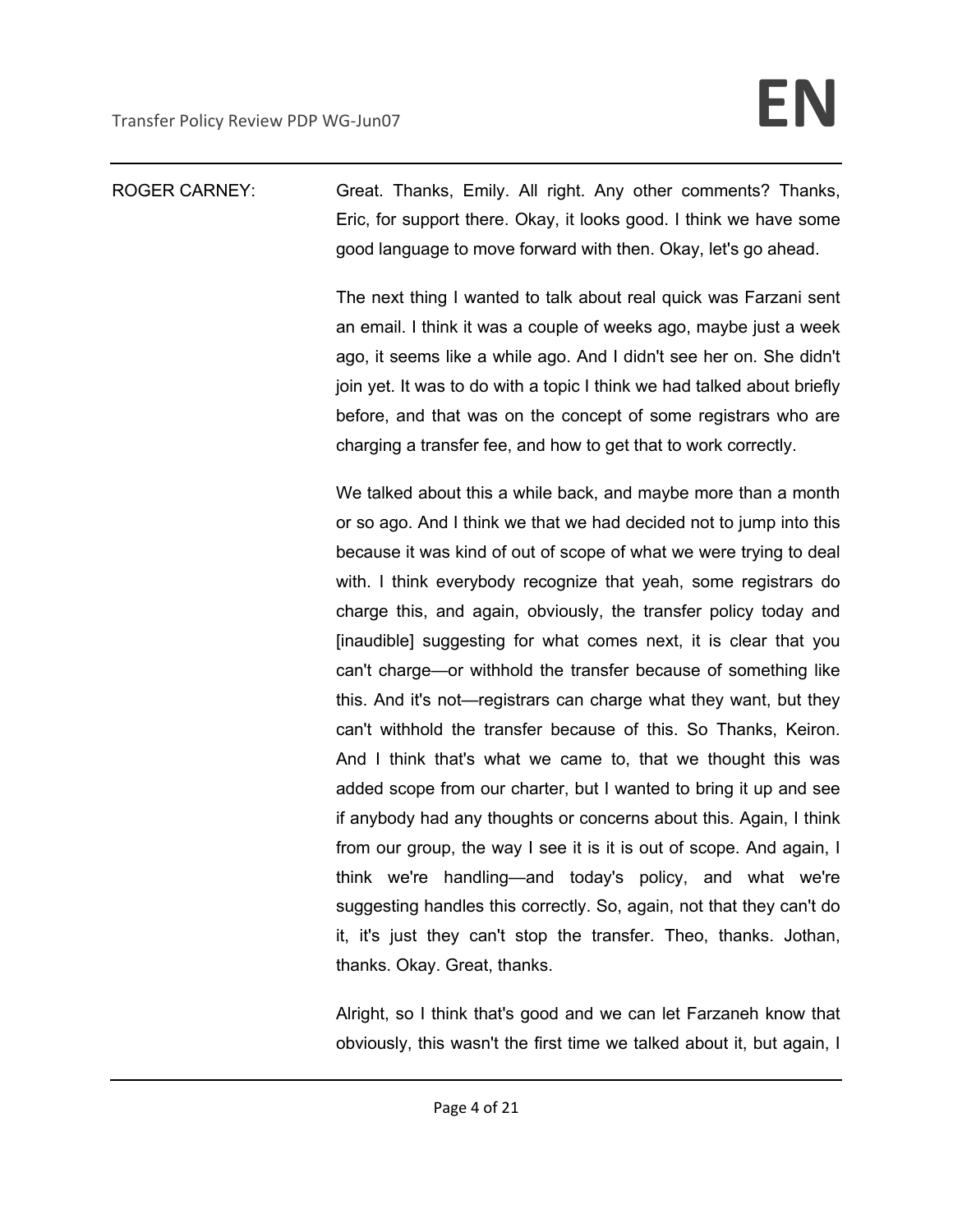think we're continuing our agreement from last time that out of scope, and it's addressed appropriately.

Okay, and the last thing, I think, or next to the last thing, maybe I should say, that I want to cover before we jump into the public comment form, so Jim had made some redline suggestions to our discussion around the standard TTL. And he made a few redlines for the recommendation or really just for discussion around it. Thanks, Emily. And there's the link to that.

And again, Jim's not making a lot of big changes here. There's few additions here. And I don't know if Jim wants to come on and talk to them. You know, I read through them. And my only question was on his first new sentence, there, it is a maximum because the TAC can only be used once. I'm not sure if that's at least clear to me or not as a reason why it's a maximum, but adding the term maximum seems to make sense to me in the prior sentence. Jim, did you want to talk to these at all?

JIM GALVIN: Thanks, Roger. I do think that the last sentence that I added down there is kind of substantive. And I had said that on the mailing list I want it to be to be fair and call that out to people. It is something that was expressed during our meeting, and I didn't want to lose track of it. Now up there, we are highlighting, it's a maximum, because the TAC can only be used once. Yeah, that was just kind of minimally explanative. And maybe it's a little too minimum. So there's no heartburn for me if we want to drop that and just have the word maximum in there.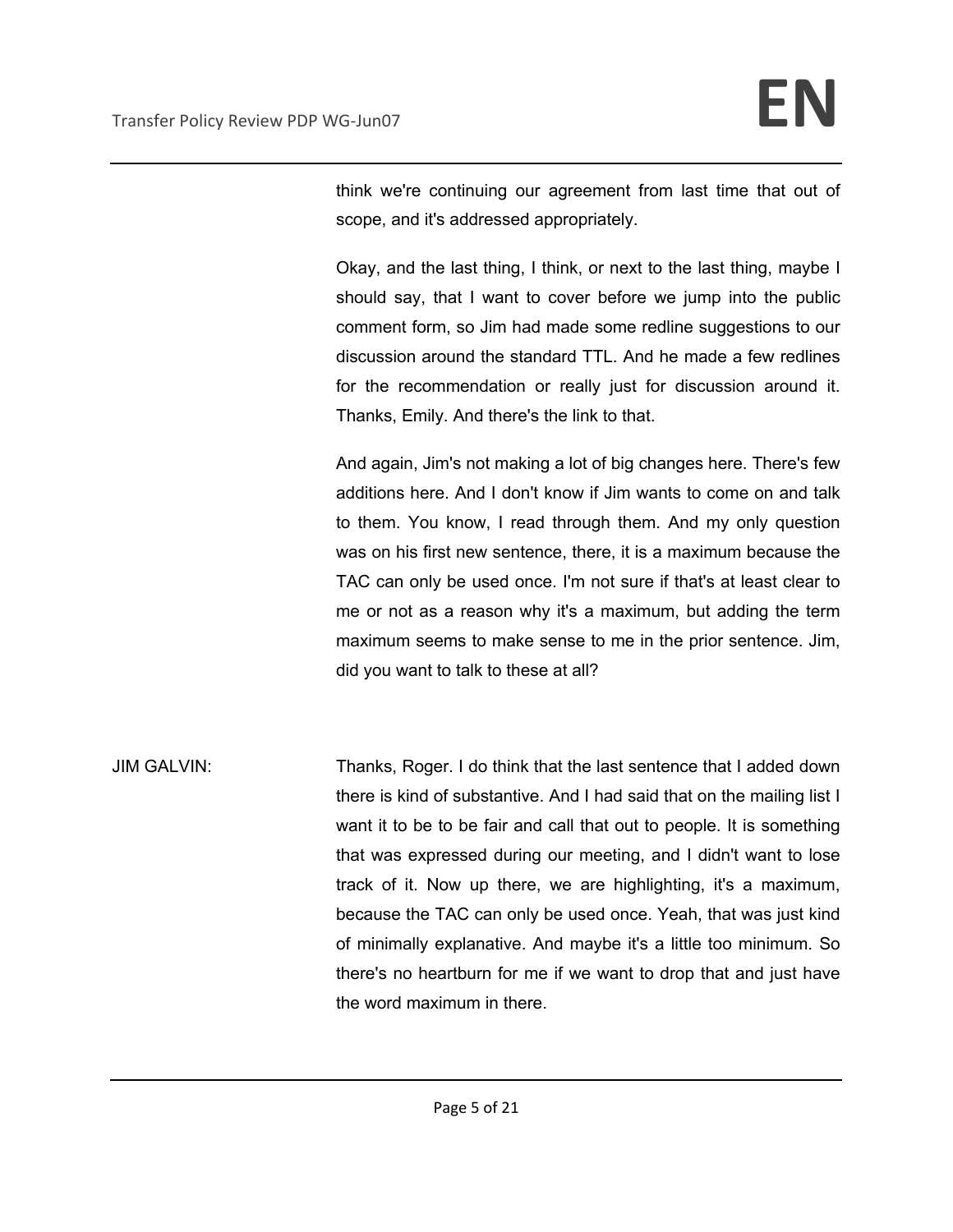I guess I was reacting to at least in my mind part of the problem is you can't put all that context in sort of a question statement here. But what I had going through my mind was the idea that its use could be shorter, because you do turn it off once it's used, and I was trying to add a little more explanation, but maybe that's a bit too much. So I hear your comment about that extra sentence there being a little much, and so I'm okay that if it comes out, that was just a suggestion. Thanks.

ROGER CARNEY: Okay. Great. Thanks, Jim. Yeah, and again, I think the maximum, I think [chat] showing the maximum seems to help out. But I think, let's the plan to remove this last sentence, this because it's only used once. Let's remove that one.

> Thoughts on the next paragraph, the update in the role of enforcing—I think that that was a good change, too. And I don't see that delete as an issue. Okay. And to Jim's point here, I think that—Thanks, Sarah. And this last paragraph here that's on our screen, is probably more—I think Jim said substantive one. And he adds this whole last section here. So I think it's important to read through this and see if you guys agree with it, or did he record this correctly or do we need to make some modifications to it? Theo, please go ahead.

THEO GEURTS: I think for now, where we are at in the discussion, we can leave it be. Everybody can submit their own comment on this statement, if you will. So I think that's the correct way to go. Just go through the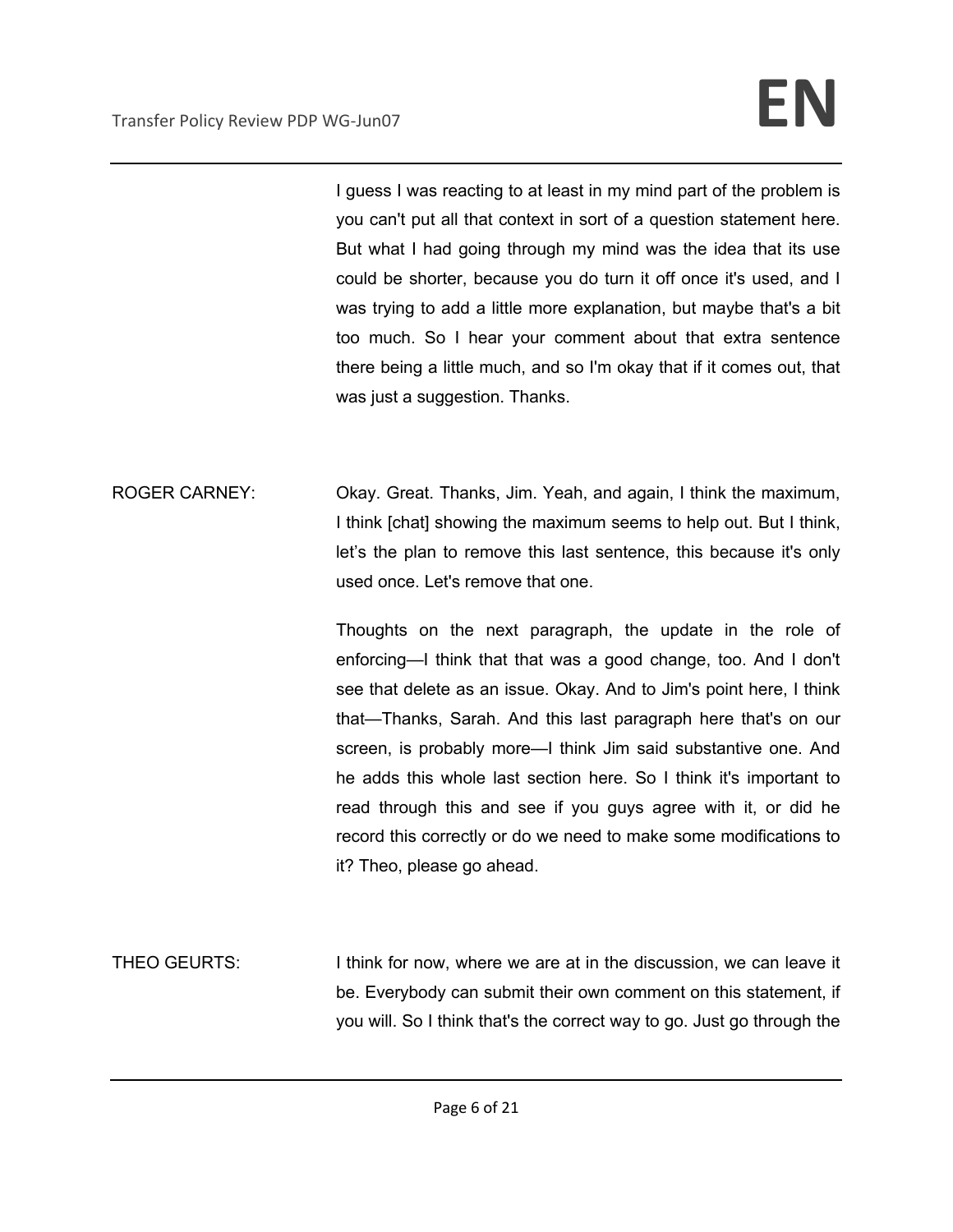comment period and make comments if you agree or disagree with this. Thanks.

ROGER CARNEY: Great. Thanks, Theo. Sarah, please go ahead.

SARAH WYLD: Thank you. I'm certainly not disagreeing with the substance of those points, registries have indeed expressed those concerns. I feel like point number two could be written a little bit more clearly for people who haven't thought about this before. So I'm just going to suggest some non-substantive changes to the sentence to hopefully make it flow a little bit better in a way that hopefully will be useful for first-time readers. Thank you.

ROGER CARNEY: Great, thanks, Sara. Emily, please go ahead.

EMILY BARABAS: Thanks, Roger. And thanks, everyone, for this additional input. Just in terms of the timeline, I'm wondering if we can set a deadline for any additional input on Jim's suggested edits. For example, I see that Sarah is already providing input, which is great. But maybe we could go over her suggested input, if it is in fact almost done, and then give people, for example, 24 hours, and if we don't hear anything within 24 hours, we can go ahead and incorporate that revised text into the sort of final edition of the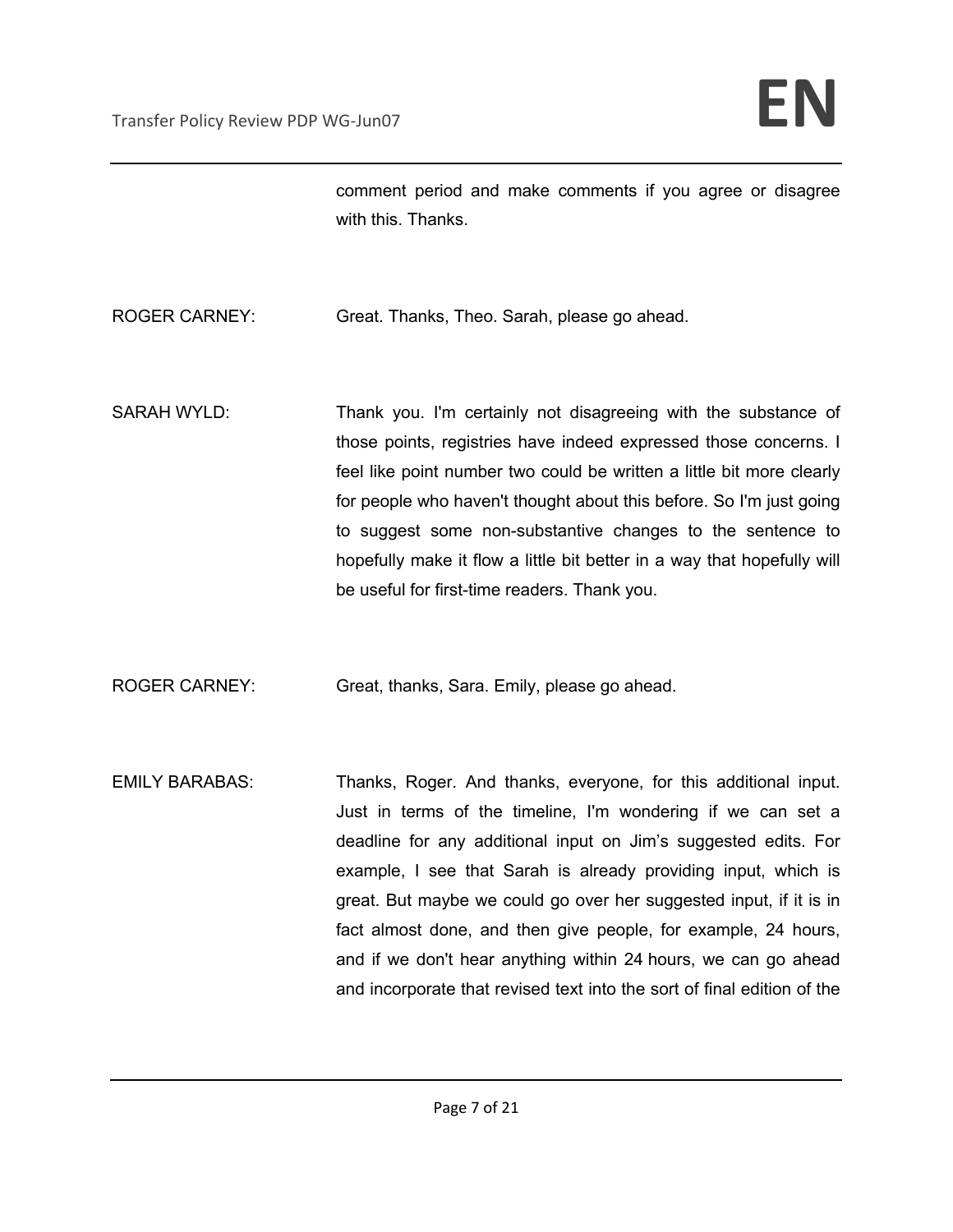report that we're hoping to release to all of you tomorrow. If that's acceptable, that would help us close it off. Thanks.

ROGER CARNEY: Great, thanks, Emily. Okay. I think we've seen a couple supportive in chat already. Any other comments? Again, we take a look at it here. It looks like good support. So let's look at this. And if anybody has any heartburn from this, as Emily said, let's get that response back before tomorrow, or by the end of day tomorrow, so that we can get this wrapped up and moved on. Thanks. Rick.

> Okay, and I think that was the last of the big things that I wanted to cover. The only other thing I want to open up the floor to any of the stakeholder groups that have had any meetings or any comments or any discussions over the last now a couple of weeks, I guess, or last month, or whatever it is, if they want to bring anything forward from their stakeholder groups, just to let the group know what's being discussed. Or I'll add that last week, we did go through a nice general overview of the initial report. A few questions on it, but nothing major. So I think we're looking in good shape for that. But I would like the open up the floor and anyone. Theo, please go ahead.

THEO GEURTS: Yeah, thanks. So this is not so much that the Registries Stakeholder Group has something to add to the discussion. It's more of a sort of public service announcement for those who are traveling to The Hague next week, or maybe this week. Entering the country will be not so much of a problem, that will go pretty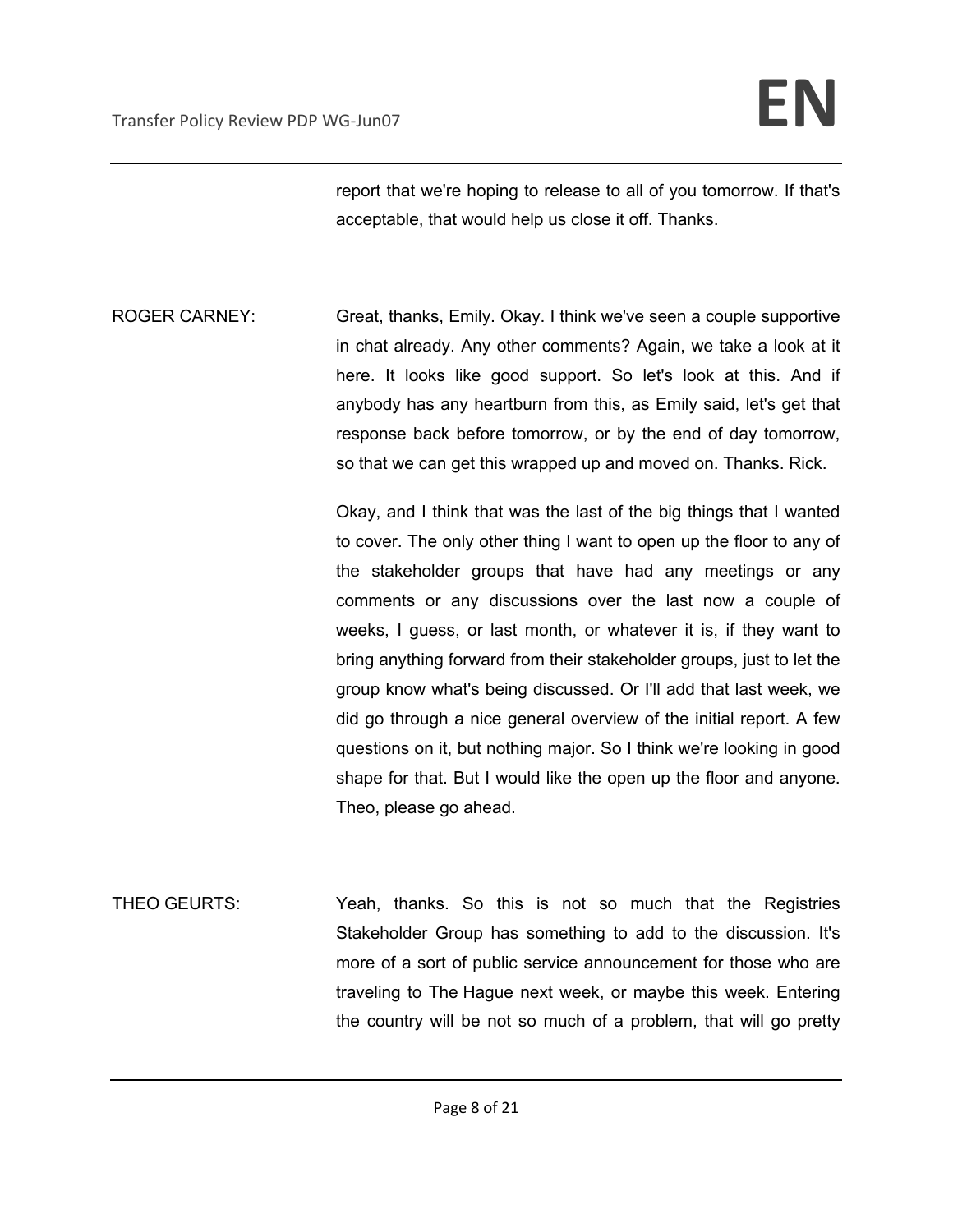# **Transfer Policy Review PDP WG-Jun07 EN**

smooth, but exiting the country, that's going to be problematic. The last few weeks have been total and utter chaos at Amsterdam airport. There's lots of staff shortages. So people were standing in the line for six hours to Board their planes or not able to board their plane. So if you're traveling back to home, make sure you check the website, maybe follow Twitter. If you see [inaudible] trending in your Twitter timeline, you might want to check it out because maybe it is chaos again. So keep that in mind. If you want to arrive early, that is possible at the airport. But if you are arriving four hours prior to your departure, you are not going to be allowed to enter the airport. That's a new rule that just came in place. It's a little bit of an experiment. So keep that in mind when you're traveling back. It could be chaotic. One of the good things is there were some news items here on the national television about strikes, union strikes, that has all been resolved, the people that are handling your baggage are going to be paid a lot more. So they will continue working on your luggage, so that's been solved. But again, keep in mind it can be a little bit chaotic. Thanks.

- ROGER CARNEY: Great. Thanks, Theo, for that inside information and the PSA there. That's excellent to know. Anything else that anyone wants to bring that up here real quick? Okay, I will go ahead and let staff jump into our review of the public comment form.
- EMILY BARABAS: Thanks, Roger. Hi, everyone. So what we're going to do on today's call is run through the format of the public comment forum and the form itself that will be used to input public comments. And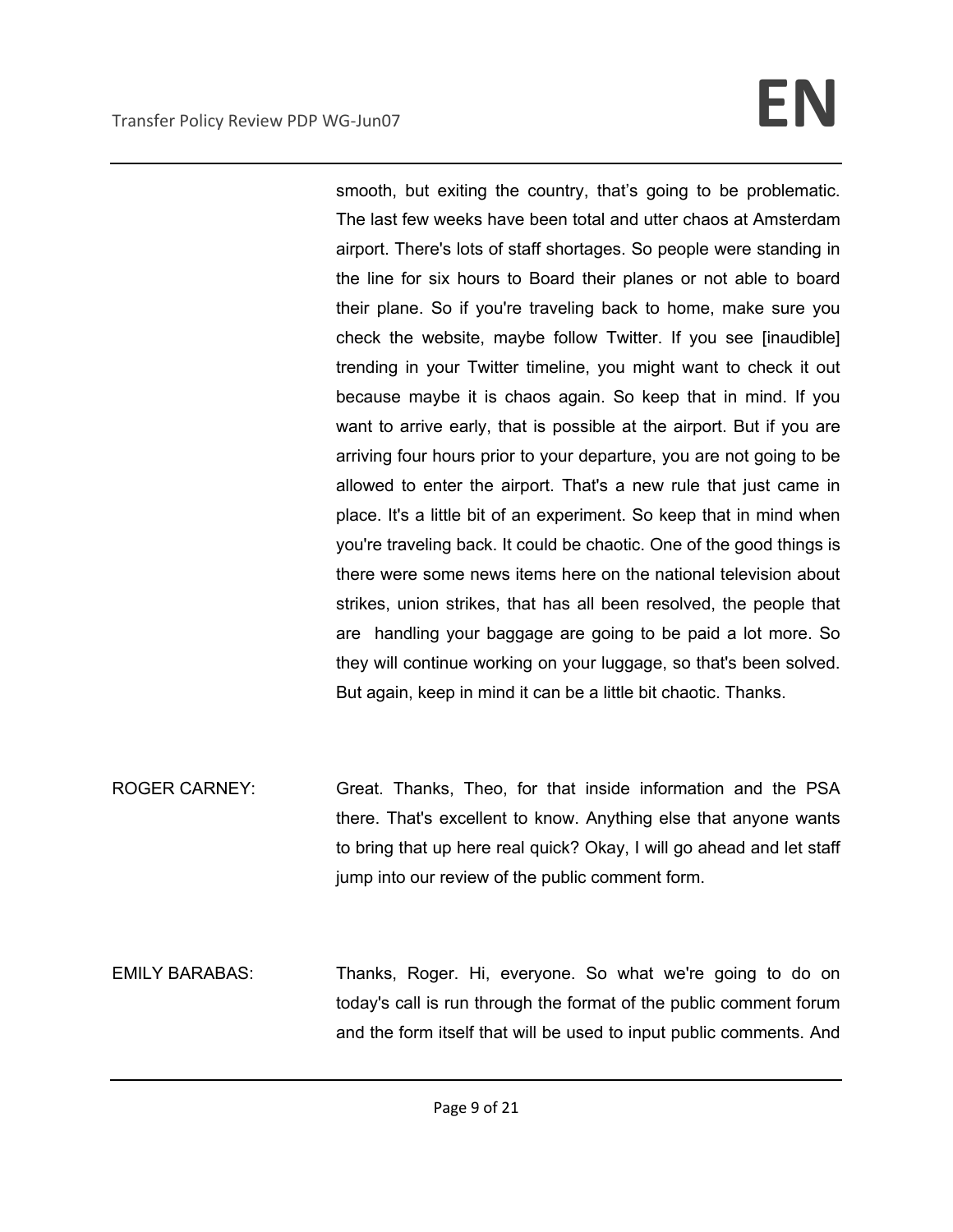some of that is just for your information so that you know what it looks like. But a big reason for this is that you all are going to be our ambassadors for the public comment process and helping your groups input comments that are relatively easy, we hope, to sort and process that have good substantive rationales and so forth.

So going through what we're doing and why we're doing it, which will hopefully be somewhat familiar from previous public comment periods for other working groups. You can then help us make sure that we get good input and that it's relatively easy to work through and use for the revisions, if any.

So I'm just going to show you an example. Hopefully, most of you are familiar at this point with what the new public comment looks like. But I'll just briefly give you an example of one that's opened recently, there's going to be an announcement on ICANN Org with some background information about what kinds of input are being sought. A link to the public comment proceeding. This is of course not our public comment proceeding, but one on a different topic that was opened recently. Some background on the topic, little bit of information about next steps and some links to relevant resources.

So this is the entryway to the public comment. This content has been drafted and is really pretty straightforward and brief to the point and just summarizes where we've been and where we're going. Is there any question about that so far?

Okay, so this is a draft of the form itself. Obviously, this is just a Google document. But it will be presented as a form embedded in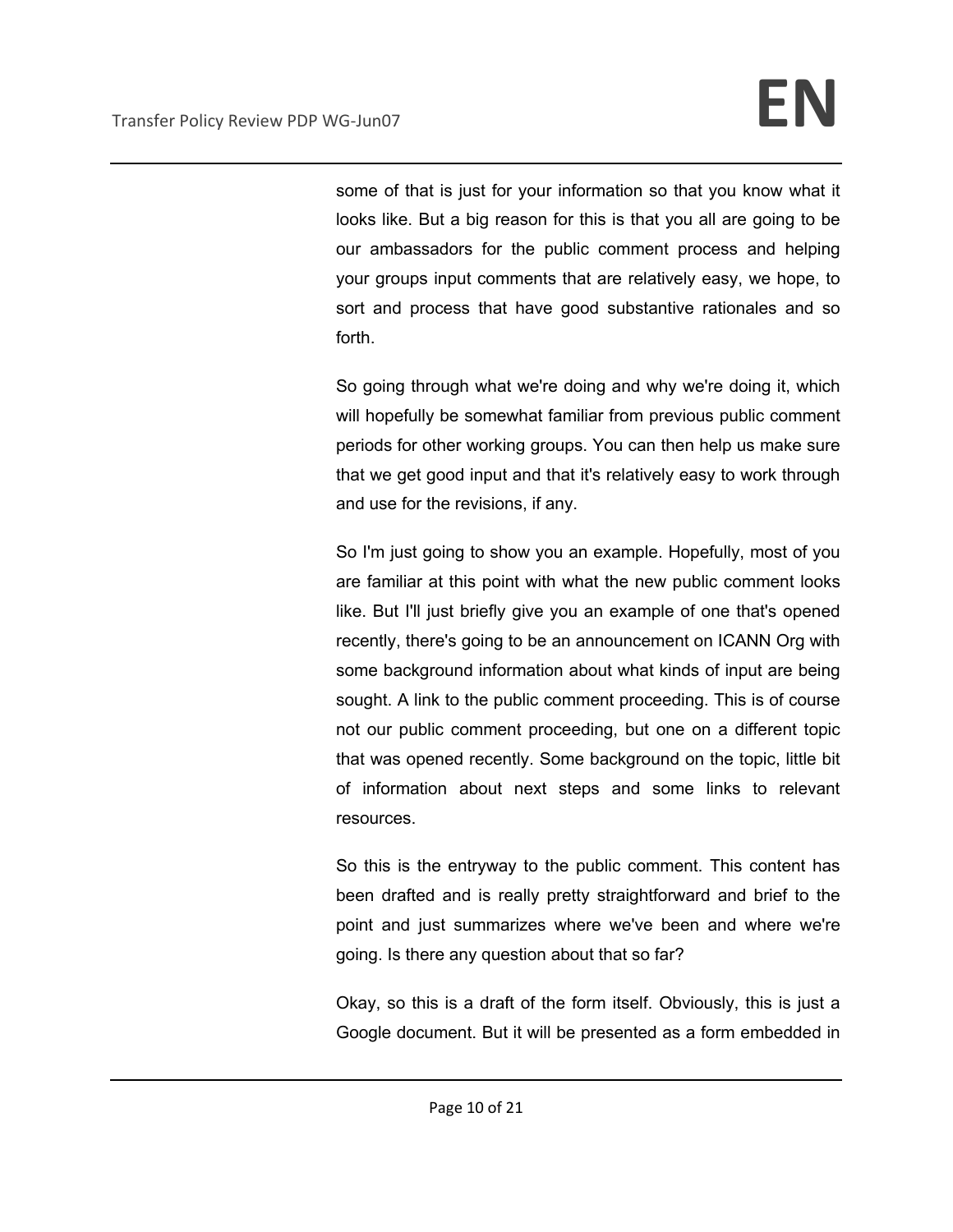the public comment web portal, as is the case for all public comment periods at this point.

So the form—and I wish that I could show you a current form that's open, but actually there are no public comment proceedings currently open, so we'll just have to use our imagination. But it will start out with some instructions. And this is pretty important. And this is the part where you will all be ambassadors. The goal here is to make sure that the comments are linked as closely as possible to specific text within the initial report, that there's clear reasoning or rationale for why people are expressing certain opinions or support, opposition and so forth. And the goal of the form, as is the case with all forms, is to help us sort the comments so that they can be read all together on a single topic.

Important for your groups, there's obviously a lot of different areas where you can provide input, but folks can input on one topic or lots of topics. And there's an open section at the end where anything that's not covered in the form itself can be entered. So plenty of free text opportunity as well.

As I mentioned earlier, we really do want people to reference specific page numbers or quote specific text so that it's very clear what they're talking about. And again, that rationale is important, this is not going to be counting support, counting opposition. It's not a vote. The idea is to really look at those rationale, look at the thinking behind the positions and understand those so that it can be clear what's been taken into account so far, and what still needs to be considered. Okay, any questions about the instructions for this or what groups need to know as background?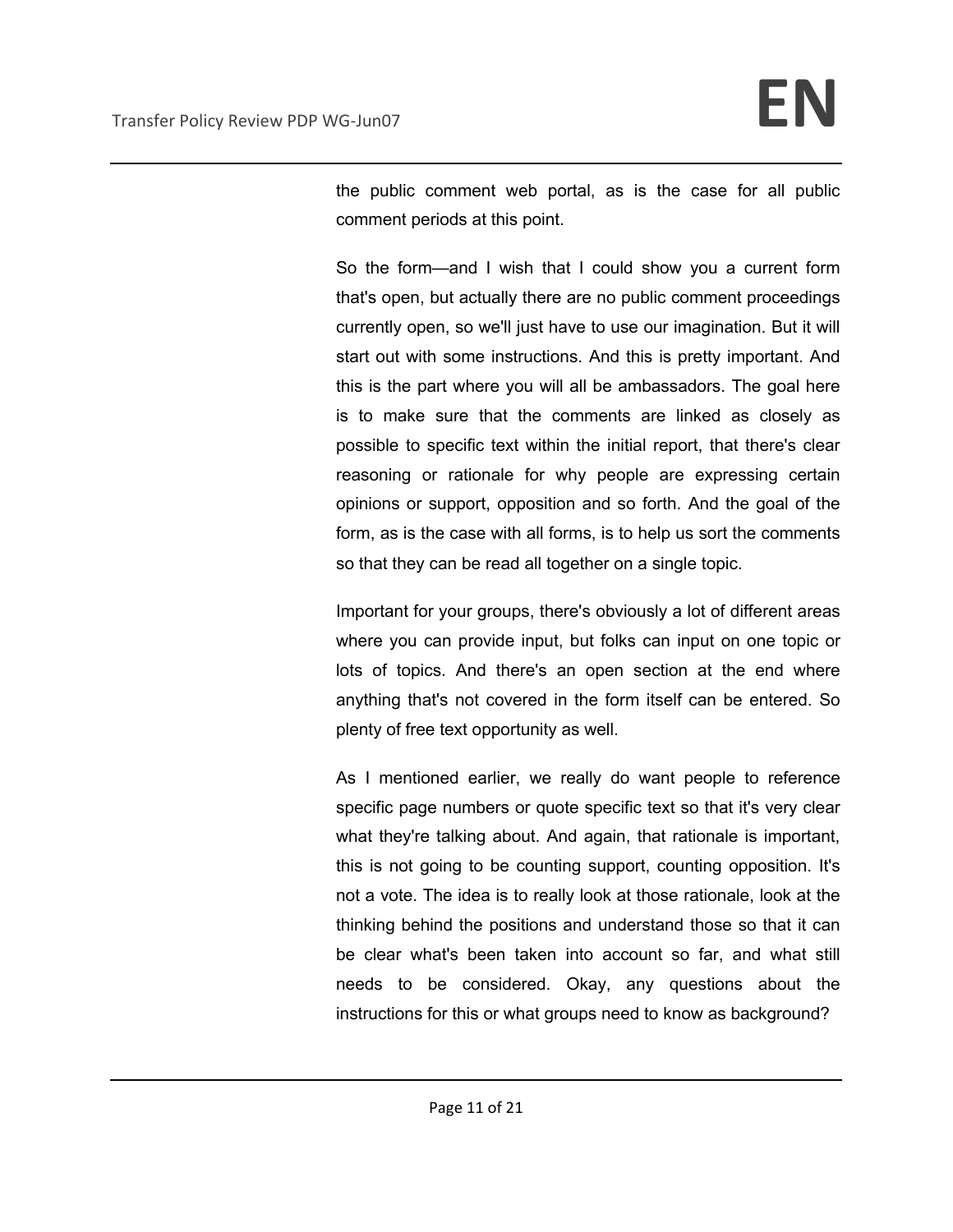Okay, great. So the first section is pretty straightforward. It's just asking for name, affiliation, whether the submitter is providing information on behalf of another group and any details about that. And then all of the following sections are focused on the recommendations themselves. So that really is the core of the questions here, are about the recommendations, which are the key outputs the meat of the report.

So each section is broken down by the topics. And we'll put, once we have the report finalized, we'll put the page number of references so folks can cross reference to the report itself. The first substantive section, section two is on preliminary recommendations one through four, which is all about the gaining and losing FOA. And the questions are quite straightforward, and each one is the same.

So we're asking the level of support for the preliminary recommendation, and you're just selecting one. So you either support it as written, support the intent but would like to see a wording change, you think a significant change is required so you're changing both the intent and the wording, or the recommendation should be completely deleted. Or you have no opinion. And again, you can select none of these if you just don't want to speak to Recommendation 1 at all.

And then if the response requires an edit or deletion, the request is that you provide any suggested revised wording and your rationale for why you think something different needs to happen. So we've repeated that for each of the questions. Each of these are the same, just obviously, putting the page reference for the next recommendation number.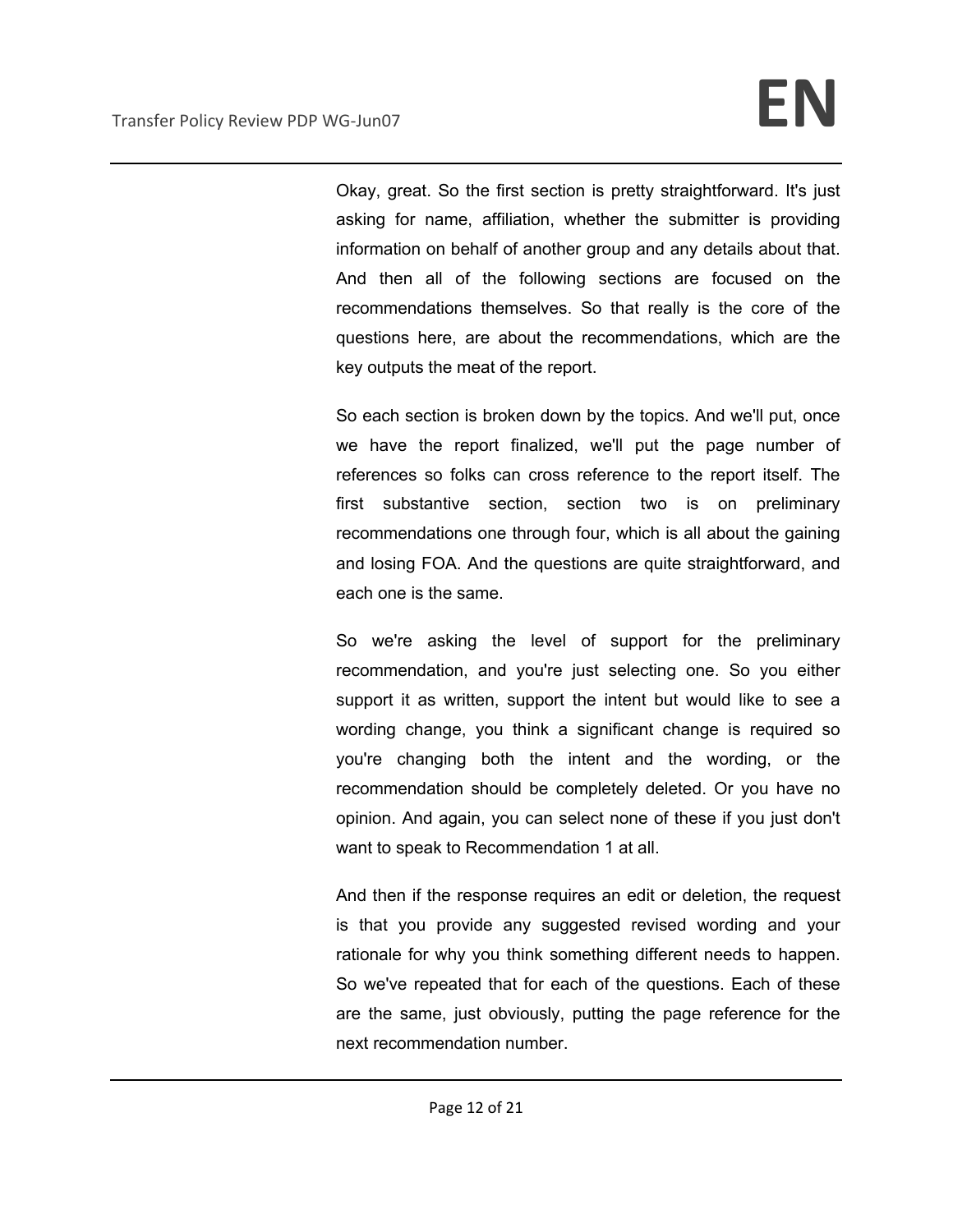And then this will be revised slightly, actually, sorry, this one has stayed the same. As you all know, we have two questions for community input, and those are inserted into the form in the specific locations that they fit with the recommendations. So here we have an example of the question for community input on recommendations three and four focused on the IANA ID and whether that should be included in the notification of transfer completion. And of course, we'll revise the other question based on the discussion today.

Section three, again, the format of each question is the same. But this topic focuses on the TAC, largely repeating the same format and just that next section. Our additional question for community input, as I mentioned, we'll revise that and that is positioned with recommendation number 13 on TTL.

Section four of the questions focuses on preliminary recommendations 14 and 15, which is the phase one rec 27 wave one report. Section five focuses on NACKing transfers, recommendation 16 through 22.

And then section six is our catch all section. The goal here is to give people space if they don't want to be directly to the specific recommendations, but either another part of the report, something that they think is potentially missing, or other issues, there's two catch all questions here.

So one asks, are there any recommendations that—oops. Clearly, we have reused some of the text from previous forms. Any recommendations that the working group has not considered? Please provide details. And I think the character count on these is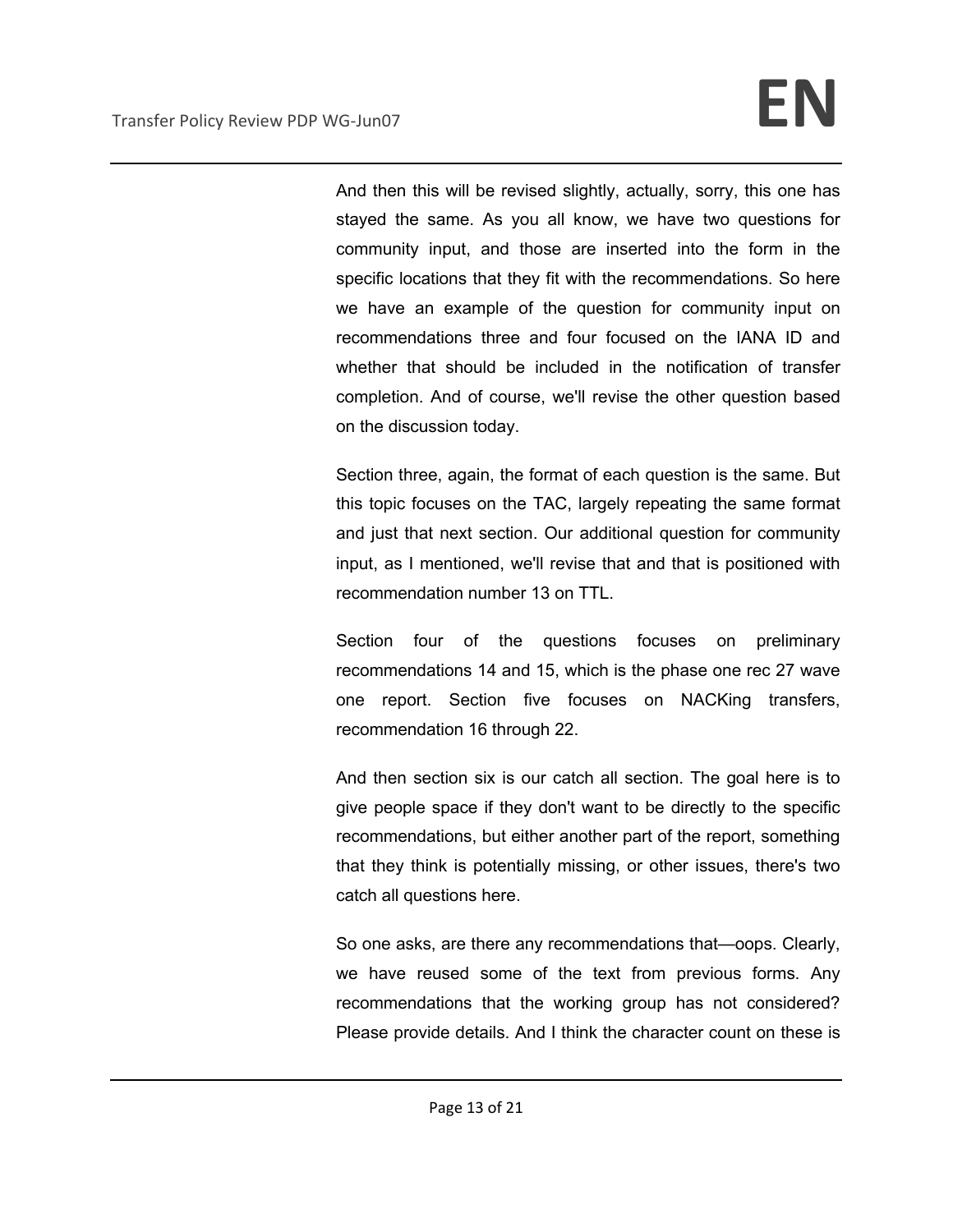like 8000 characters. So there's a lot of space. And if people need more, of course, we're here to be reached by email if folks need to submit more.

And then the final question is, are there any other comments or issues you'd like to raise pertaining to the initial report? If yes, please enter your comments here. If applicable, please specify the section or page numbers in the initial report.

So that is the form that we're looking to use. I don't know if there are further questions or clarifications that would be useful for the group. Keiron, please.

- KEIRON TOBIN: Yeah, it looks fantastic. Just out of curiosity, can people submit anonymously? Or is the name required?
- EMILY BARABAS: That is an excellent question, Keiron. I believe that name is required. Yeah. And that is standard for how we have been doing with other public comment forms as well.

KERION TOBIN: Perfect. Thank you.

EMILY BARABAS: Berry, please.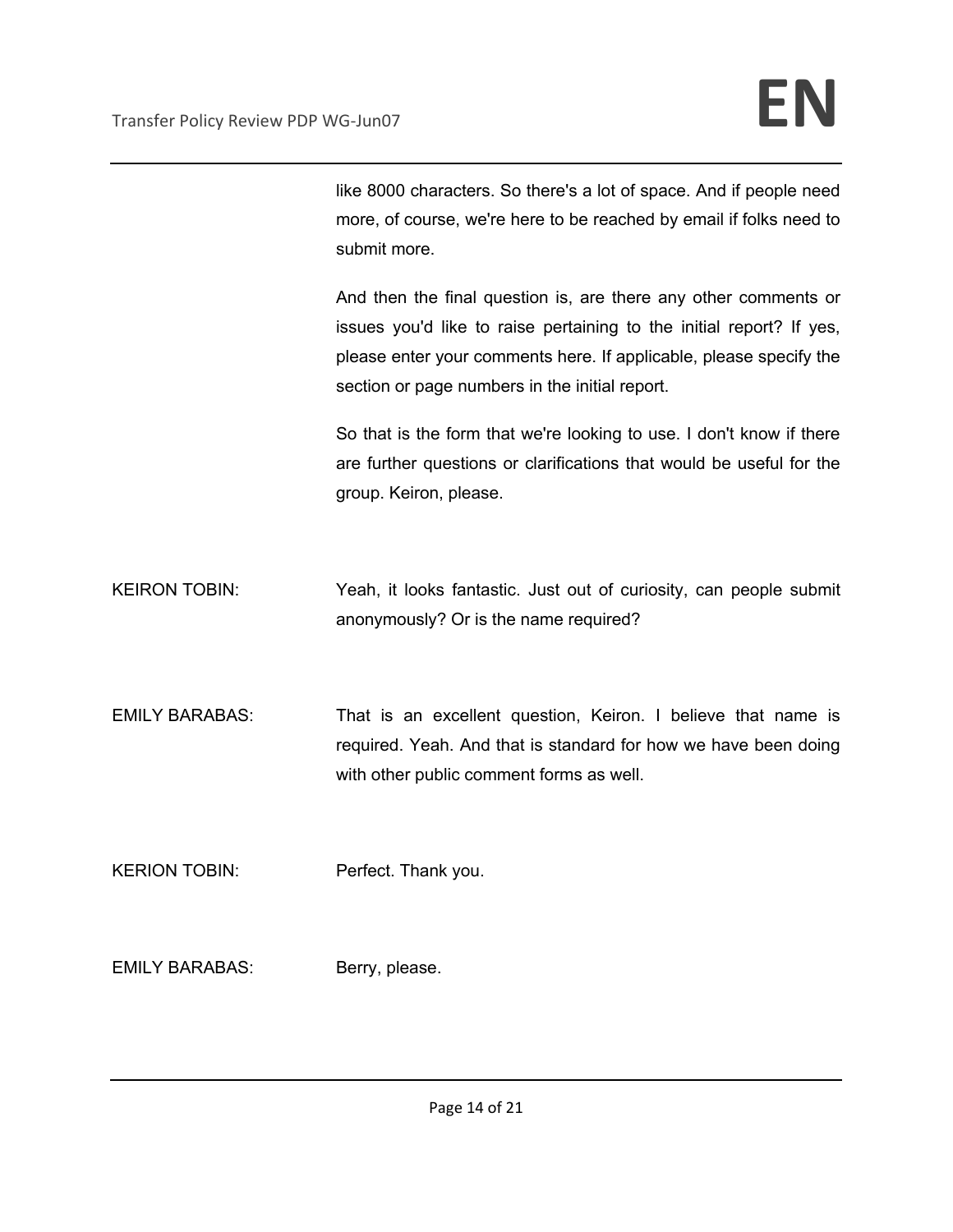# **Transfer Policy Review PDP WG-Jun07 EN**

BERRY COBB: Thank you. Just to put color on that. The new public comment platform now requires any submitter to log in through ICANN account to make that submission. So if your respective groups aren't already aware, of course, you can always submit a personal comment. But there's also the need for a stakeholder group or constituency or an SO or an AC to also submit that comment. And as part of deploying that platform, there have been specific user IDs created for the represented groups to log in so that it's directly attributed as a group particular comment versus an individual or a single registrar, as an example, within the RrSG. Thanks.

EMILY BARABAS: Thanks, Berry, good reminder. And for anyone, I think most of the groups that you all represent have probably done some public comments already in the new format. But if folks do have any questions, either because they're submitting individually or with a group that hasn't submitted a comment before, there are some pretty good user resources on the public comment website that walk you through accounts and kind of how to work through the public comment process.

> And I do see that there's a comment from Jothan here saying that the format is helpful for obtaining actionable input, but a little harder or more time-consuming than previously for the submitter. And Jothan, that is noted. And as we go through this, we do welcome feedback on it.

> I think what we've found with some of the previous public comment periods where we have used forms, there really is such an added value on the backend in terms of what we can use and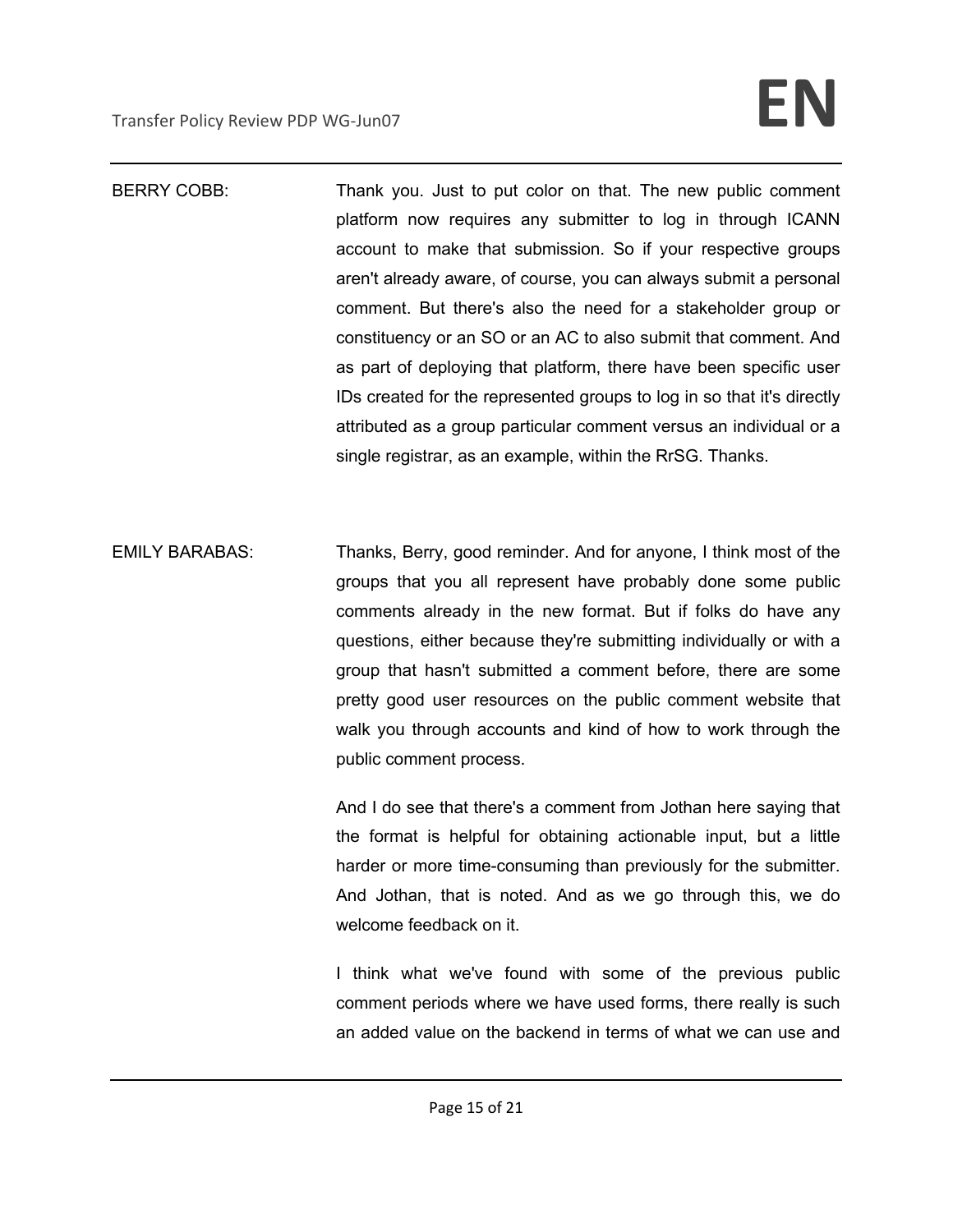how we process it that that's been pretty huge. And I will say that I think that this new form, as part of the revision, of the overhaul of the public comment process, is more user friendly than Google Forms, for example. Although we'll welcome feedback on that as well as people go through it.

And I'm just reading the question about how a registrant would self-identify when commenting. So I believe that you can also create an account as an individual and just submit it in that way so you don't specifically—and Berry has been working, I think, on some of the public comment stuff more than I have, so he can confirm, but I think that just like has always been the case, that anyone can submit a public comment. That's still the case. It's just that an account needs to be created in order to submit that form. Is that right, Berry? and if not, I can circle back with the group and confirm.

BERRY COBB: I'm sorry, what was the question again?

EMILY BARABAS: I was just looking at the question from Jothan about for example, a registrant self-identifying when commenting and that they don't have a stakeholder group. So my understanding is that just as it has always been the case with public comment, anyone and everyone, including an individual registrant, can respond to the public comment opportunity, but that they just need to create an account in order to do so. So they can do that in their individual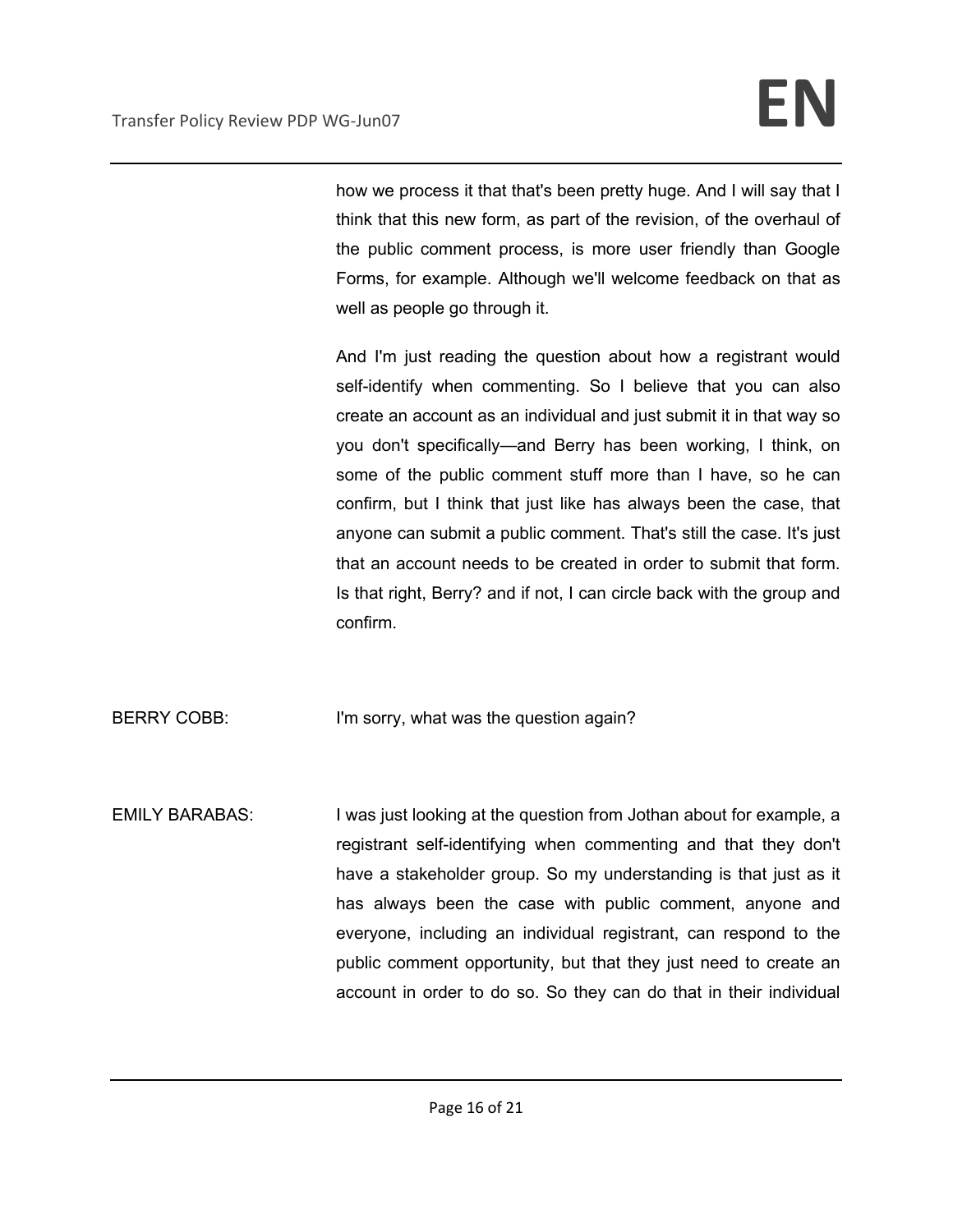capacity. Is that also your understanding? And if you don't know, I can look it up and get back to everyone.

- BERRY COBB: No, that is correct. So each and every individual will need to create an ICANN account if they plan to submit for the proceeding. So if I'm a normal registrant, it would be joe@joe.com representing myself, or maybe my own company in the same way, if you're a registrar, again, as an example, it would be jothan@registrar.com. And perhaps maybe even Bob at your same registrar would also want to submit a comment. Both are considered individual, but they're tied back to the organization, the company that you're representing.
- EMILY BARABAS: Thanks for confirming. Are there any other questions about how this is going to run and what to expect? We've mentioned earlier that the target opening date for this public comment period is the 20th of June. And it will be open for 42 days—the standard minimum is 40—closing on the  $1<sup>st</sup>$  of August. So that's what we're looking at. And I think we're in good shape to get there, given where we are with a report.

If there are no other questions and comments, as I mentioned, we'll be sharing that final version of the report with the revisions to the questions. And just a couple of other housekeeping edits to all of you a little more than 24 hours from now. And then we'll be proceeding onwards from there and diving into phase 1B, and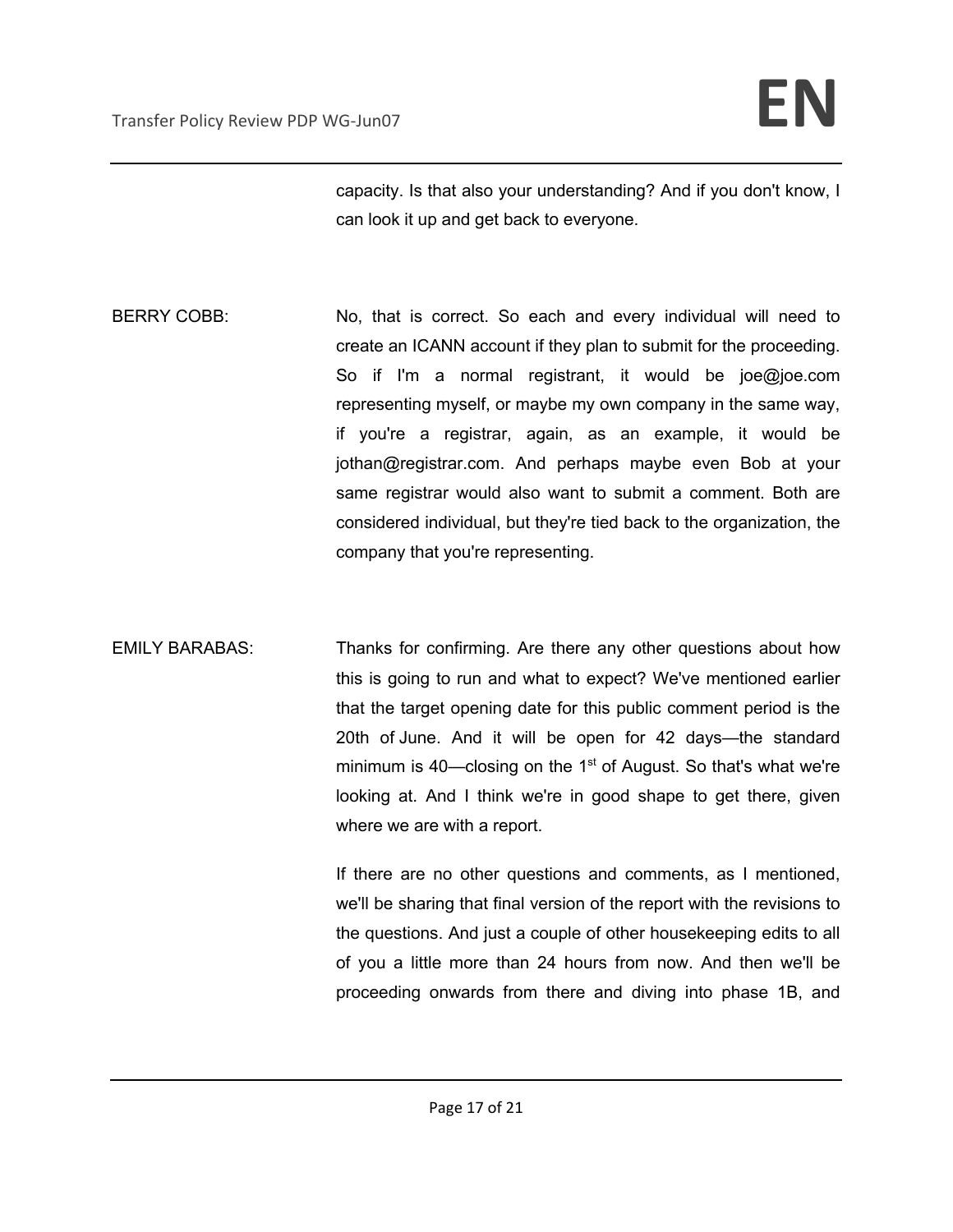using this form as it's been presented. So Roger, I can pass it back over to you if you'd like to take it from here. Thanks.

ROGER CARNEY: Great. Thanks, Emily. Okay. Again, I think we're well positioned for this initial report. But as Emily stated, this working group here is the ambassadors to make sure that comments come in and stakeholder groups get their say into this. So again, I think it's important that we all take it back and push our stakeholder groups to come forward and get the comments done during the period.

> I think that was all for our agenda. I only had one last thing for other business, and that was to kind of talk briefly about the meeting next week at ICANN 74. I know a few of us will be there and, and some of us will still be in virtual. So it won't change a whole lot from this [group's aspect.]

> But we are going to be jumping topics now into change of registrant. And obviously, we'll do an introduction to change of registrant. But I think that the two big things to focus on are those first two charter questions in the change of registrant, D1 and D2, I think, and basically D1 is—it's been said that the change of registrant is not fulfilling its goals. And if it's not, can it be changed to fulfill those goals, or are those goals even necessary?

> So I think D1 is the big heart of this whole change and registrant that we need to jump into and get to think about. And again, I'm only bringing it up now just so people start thinking about it prior to next week so we can have a good discussion on it.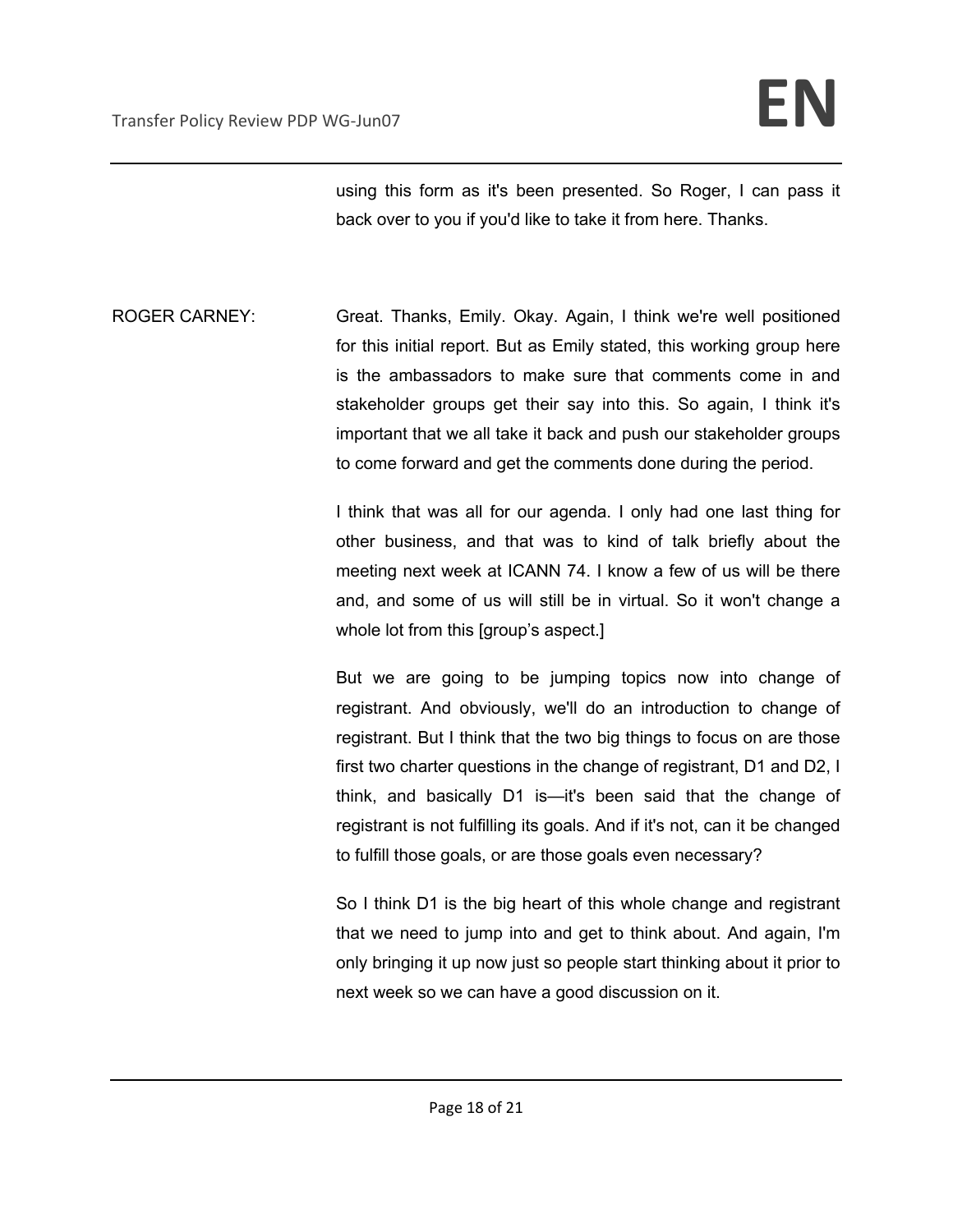Again, D1 and D2 charter questions are going to be big and important. So I think between now and next week's meeting—oh, thank you for highlighting those—take a look at these. This is where our focus is going to be next week. So take a look at these two and get your thoughts behind it so we can have a good discussion next week. And I think maybe that was in our agenda when next week was actually. I don't remember exactly when it was, but I'm sure someone will let us know. Theo, please go ahead.

THEO GEURTS: Yeah, in preparation for that high-level discussion, it's also good to sort of try to find the answer, like, why did we even go with a policy recommendation back in the day to come up with the change of registrant? What did it actually achieve or did we try to achieve? And if we didn't achieve that goal, what would be the solution? And you know, to get a little bit of a pre context there when this was introduced back in 2015, always thought that it was rather excessive to the goals it tried to achieve in the sense that it was a very non-solution that didn't cover at all what it was trying to achieve.

> And if people have actually some solutions to make it work, that would be really, really great. I couldn't come up with any solution back in the day. So that is always a little bit of a frustrating part, that this sort of got into a policy and also created numerous problems.

> I mean, there were parts of this change of registrant policy which was a red flag for the community, in my opinion, that we couldn't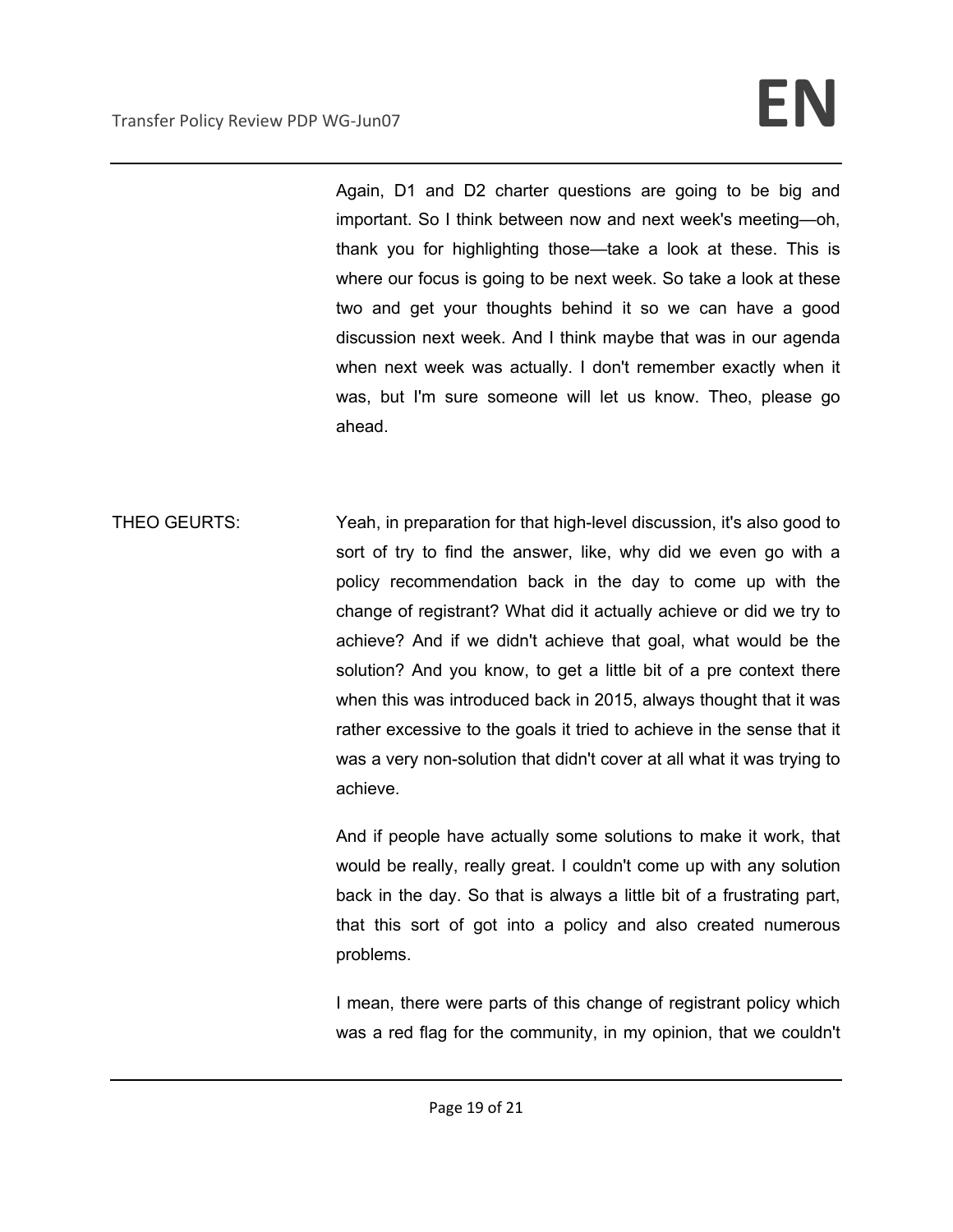even code several parts of this policy, which is a huge problem when you talk about a policy development process that you come up with a recommendation and then later on, it turns out, you can even code it.

So this is a very complex piece of policy. So I think everybody should be aware that if you want to have this discussion, you should be prepared for this one, and definitely read what's on the screen here, and try to figure out, why did we do this? And is the question not really—why should we get rid of this? Thanks.

ROGER CARNEY: Great. Thanks. Yeah, and I agree, I think that we have some good resources here. Obviously, the charter questions are pretty specific. But I mean, the charter questions are derived from the issues report. So obviously, taking a look at what the issues report states here is important. And as Theo mentions, taking a look back at why this was added in the first place is a great starting spot because obviously there's reasons why people thought this should exist, and do those reasons still make sense today, is one question to ask.

> But also, as Theo mentioned, okay, did we solve those problems? Did we actually make that? And if not, again, if those reasons still apply today, can there be any changes done to actually fulfill that? So I think that's the big things.

> And again, take a look at the issues report and obviously the charter itself and take a look back in history and look and see why